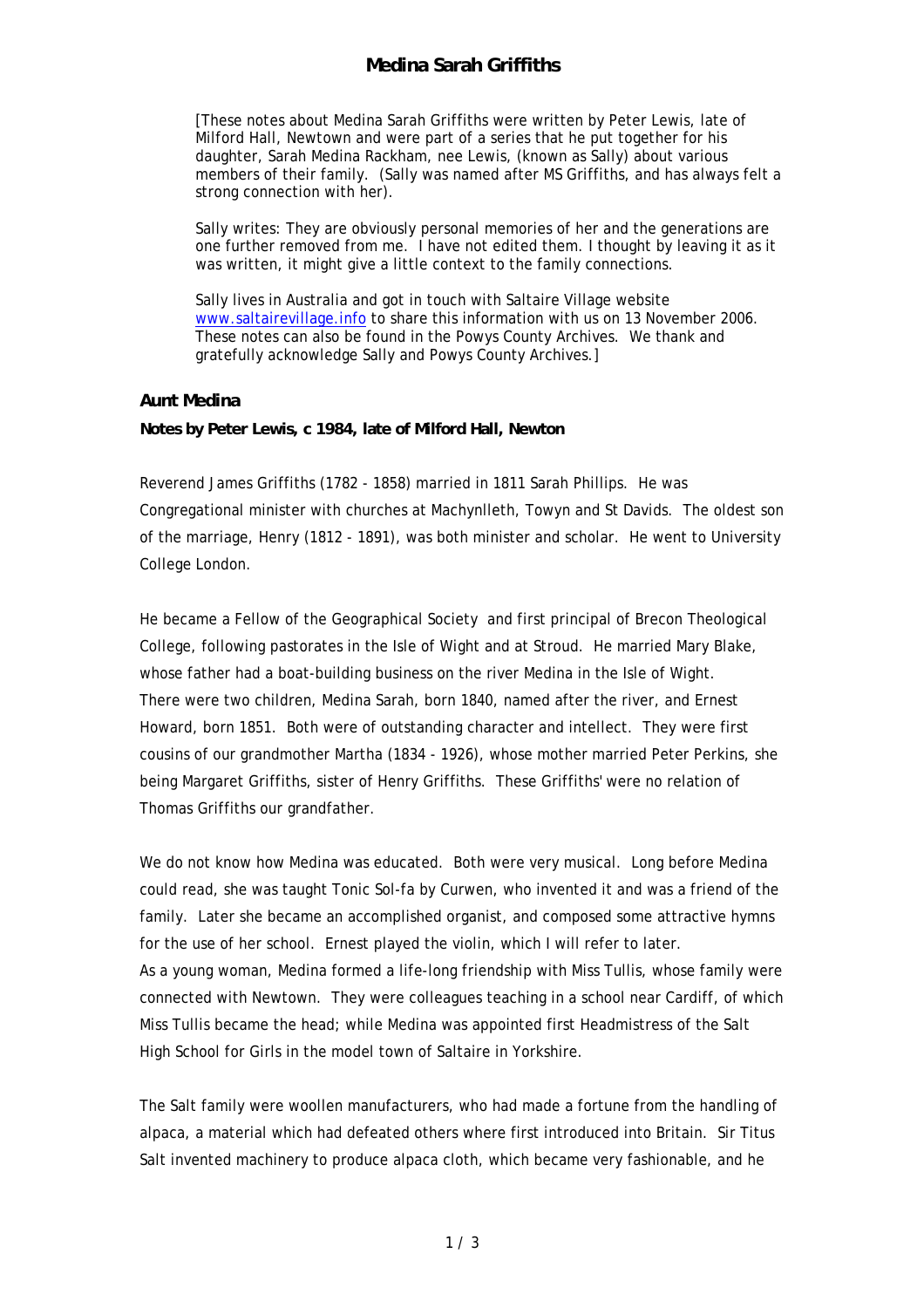## **Medina Sarah Griffiths**

was able to establish a model town around his mills on the river Aire. As well as giving his workpeople improved housing and other amenities, he set up a High School for Boys and a High School for Girls which flourished under its young Headmistress.



She (Medina) was in advance of her day in her methods; she introduced a wide curriculum including Latin, Greek, French, English, Esperanto, maths, drama, art and music. There were no forms and no marks, everyone was put in a class for each subject to which they were suited. Girls were encouraged to stay on until they were ready to take a degree, which at that time could only be obtained at London University. [Photo: Medina Sarah Griffiths]

Medina took a personal interest in the teaching; she would pounce down upon a lesson she though was being taught in a dull way and enliven it at once. She read marvellous books to the girls while they ate their supper. She was witty and musical, and though at times caustic and frightening, she was adored by a vast number of her pupils. Although not tall, she was commanding in appearance with dark brown eyes. As a young woman she had had lovely auburn hair, but as she suffered from headaches she had it cut short in an Eton crop. At a time when all other women were very corseted with small waists she wore dresses specially made in what was later known as a "Princess" style of straight garment, usually of a becoming shade of brown and often of Liberty velvet.

It was to Saltaire school that Eveline Griffiths was sent at the age of 12; starting with a 16 mile drive to Haverfordwest, the train journey took two days with a night en route, usually with the family of a minister. The Yorkshire climate was terribly bleak and cold, and life at the school was spartan - no heat in the bedrooms or corridors, washing in cold water every morning. No hot water bottles, but a kindly Yorkshire cook took a fancy to Eveline and used to heat a brick in the oven, wrap it in a piece of flannel, and put it in the bed. Yet Eveline loved the lessons, so different from her first school at Birkenhead where she was always liable to lose marks. When Medina decided that the climate was too severe, she (Eveline) followed her south to the new school, Spring Grove, Isleworth, where Medina was appointed Headmistress. This however did not last long, and while Eveline was still with her, Medina bought a large house at Bushey, Caldecote Towers, where she ran a successful school for some years. It was in fact from Caldecote Towers that Eveline Griffiths married Hugh Lewis in 1895.

In due course Medina moved to Bristol and bought a house at Clifton where she took girls to live. Finally she took Leigh Court, Bristol, a huge Georgian house where she could take many boarders. This move was crippled by a covenant given when Caldecote Towers was sold and in the outcome Medina lost a fortune.